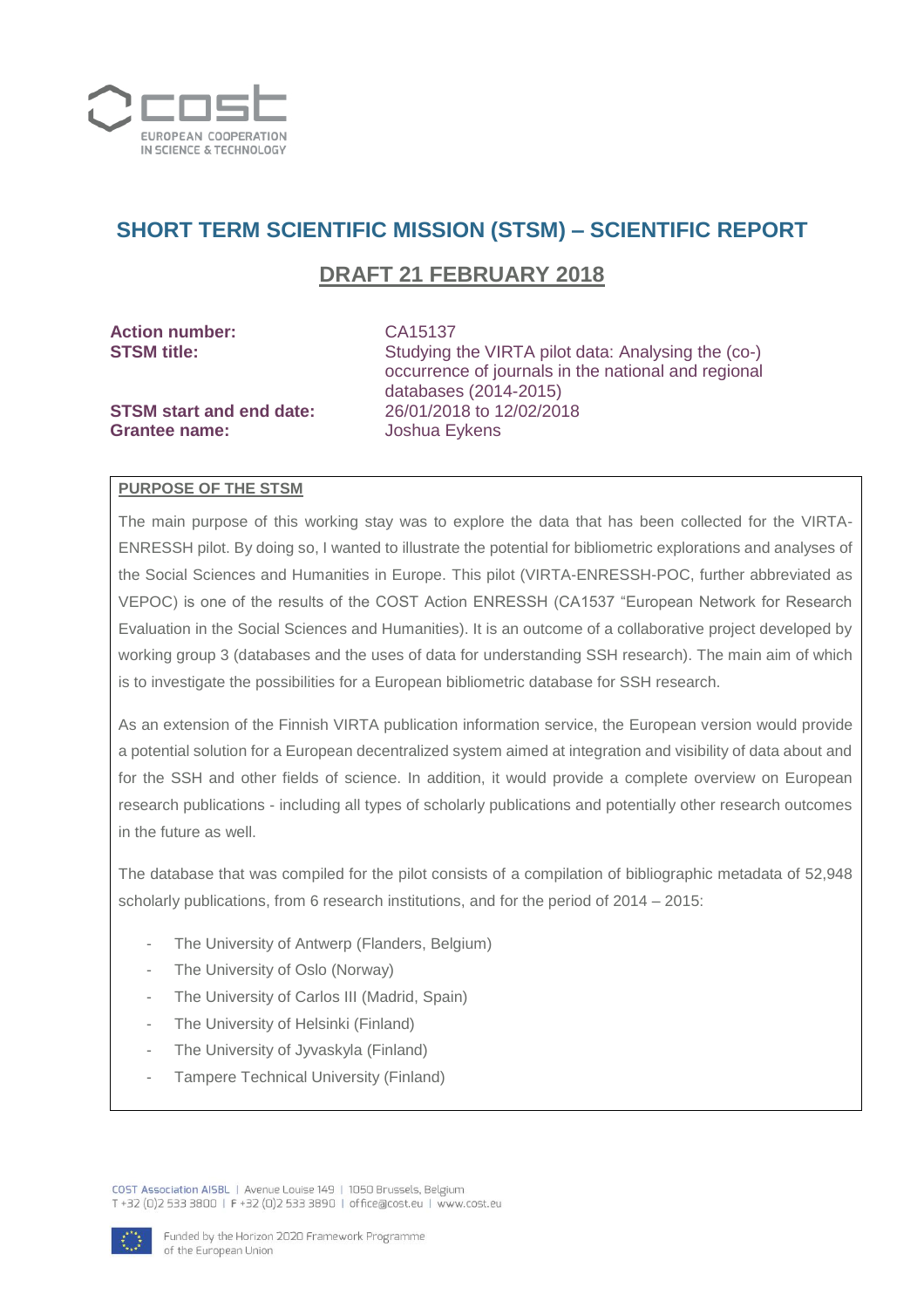

The analysis performed during my stay at CSC focused on peer-reviewed articles and the scientific journals they appeared in. The analysis of scientific periodicals (or journals) is being considered as one of the most appropriate ways to study the dynamics of scientific communication. More than books and monographs, journals continuously add knowledge to – and alter our understanding of certain areas of expertise. Questions regarding the ways in which this distribution of newly developed knowledge is happening (or happened) are increasingly becoming a matter of interest for scholars interested in the history, the sociology, and science of science (e.g. scientometricians).

More specifically than, I wanted to study the (co-)occurrence of journals in the different datasets that were compiled in the VIRTA database. This undertaking will result in a report. In the end, expectations are that the analysis of the data will result in a publication on the use of bibliometric indicators in the context of VIRTA.

### **DESCRIPTION OF WORK CARRIED OUT DURING THE STSM**

My two-week working visit at CSC can be divided into three parts: (1) preparation of the data, (2) analysis, (3) and reporting of findings.

- (1) The preparation of the dataset was done during the first 3 days of the stay (29<sup>th</sup> of January 31<sup>st</sup> of January). First, I tackled the problem of missing or 'problematic' codes (day 1). Second, I enriched the dataset with additional data sources that contain meta-data and information about the scientific journals (day 2). After the merging of these different datasets, a manual check was done, and the final dataset was cleaned once more (day 3).
- (2) During the second part, which took place during days 4 to 7 (1<sup>st</sup> of February 2<sup>nd</sup> of February and 5<sup>th</sup> of February – 6<sup>th</sup> of February), I performed different statistical analyses to make an inventory of the different variables (day 4 and 5) and describe the characteristics of dataset (day 6 and 7).
- (3) Part three mainly consisted of writing up the results of the analyses and tackling additional problems with missing or 'problematic' codes which were encountered during the actual analysis. The writing of the report was done during days 8 to 10 ( $7<sup>th</sup>$  of February –  $9<sup>th</sup>$  of February).

The working procedure and results were frequently discussed with the staff members working on the VIRTA pilot:

| Mon 29th CSC                                                                       | Tue 30th TSV                                                                                                                                          | Wed 31 <sup>st</sup> CSC | Thu 1 <sup>st</sup> CSC | Fri 2 <sup>nd</sup> CSC                                                                                                          |
|------------------------------------------------------------------------------------|-------------------------------------------------------------------------------------------------------------------------------------------------------|--------------------------|-------------------------|----------------------------------------------------------------------------------------------------------------------------------|
| 9:00 Start at CSC<br>$13:00 - 14:00$ Get-<br>together-meeting<br>with VIRTA people | 11:00<br>13:00<br><b>TSV</b><br>Working<br>at<br>with<br>Janne<br>Pölönen<br>13:00<br>16:00<br>$\overline{\phantom{m}}$<br>Meeting with CSC<br>at TSV |                          |                         | 9:30<br>10:00<br>$\overline{\phantom{a}}$<br>Introduction<br>0t<br>work to Research<br>Information<br>Management<br>group at CSC |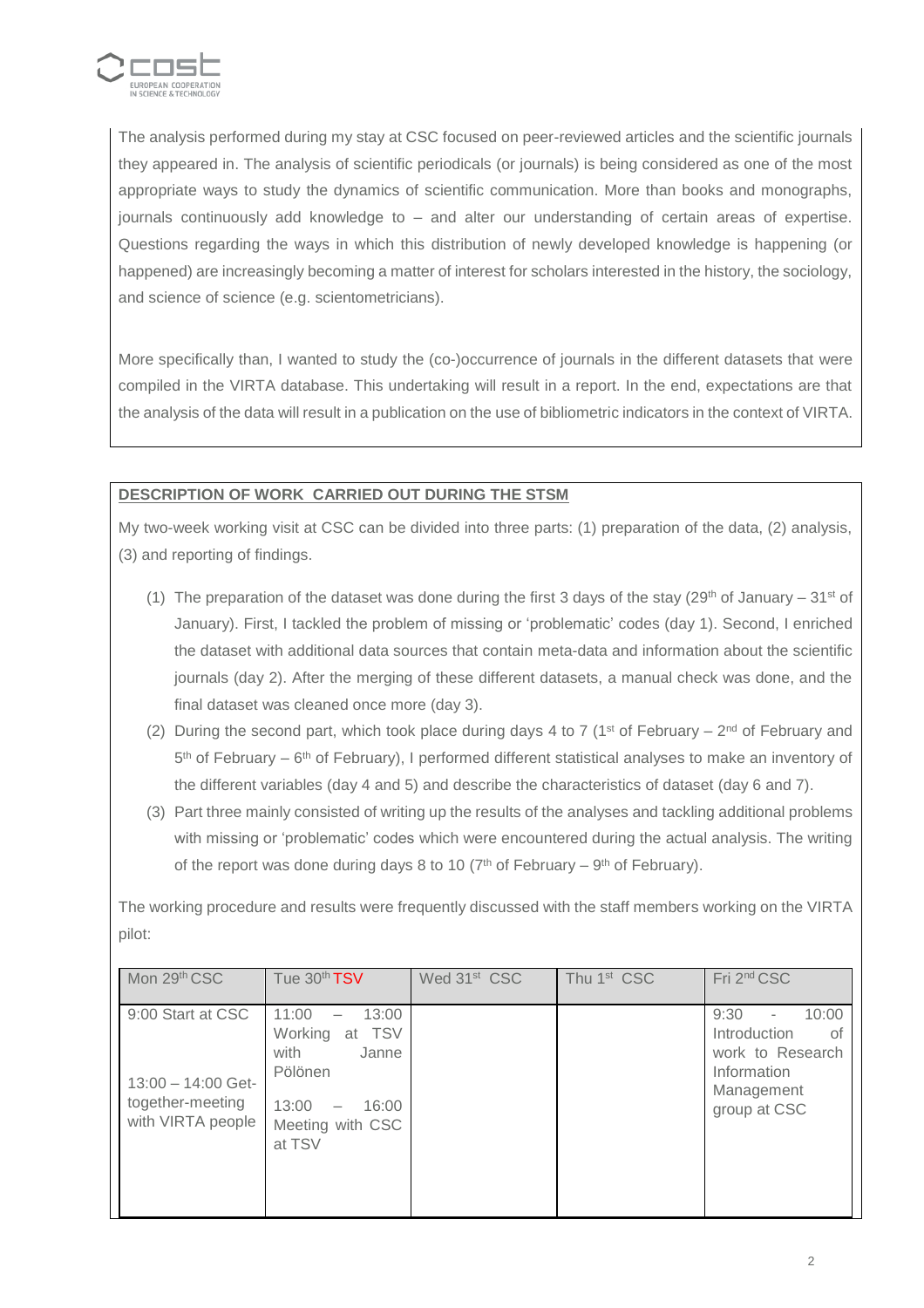

| Mon 5 <sup>th</sup> CSC                                                              | Tue 6 <sup>th</sup> CSC | Wed 7 <sup>st</sup> CSC | Thu 8 <sup>th</sup> CSC/ <b>TSV</b>                                         | Fri 9 <sup>th</sup> CSC |
|--------------------------------------------------------------------------------------|-------------------------|-------------------------|-----------------------------------------------------------------------------|-------------------------|
| 12:00<br>13:00<br>$\overline{\phantom{m}}$<br>Meeting<br>with<br><b>VIRTA</b> people |                         |                         | 15:30 - 17:00 Wrap<br>up meeting at TSV<br>with<br>Janne<br>Pölönen and CSC |                         |

#### **DESCRIPTION OF THE MAIN RESULTS OBTAINED**

The original aim of this project was to map to what extent scientific periodicals co-occur in different institutional bibliographic databases. That is, we wanted to be able to understand if (and how) the different institutions involved made use of the same publication fora to communicate their research. A key finding in this respect was that publications in social sciences and humanities appear to be very scattered over different journals and disciplines. Almost 60% of the journals contained only one publication of authors affiliated to one of the institutions.

Additionally, articles classified as SSH research did not only appear in journals dedicated to SSH research. 10% of the journals in the list are associated to either natural sciences, engineering and technology studies, medical and health sciences, or agricultural sciences. Journals mainly related to social science research and humanities make up 59.3% and 30.8% of the total list. The fact that humanities journals make up less than a third of the journal list relates to the fact that scholars working in these fields are more inclined to book publishing than their colleagues working in fields related to social sciences. Another possible explanation for this difference, could be the number of (FTE's) researchers affiliated to the research groups that work in a certain discipline.

When we took a closer look at the different languages preferred by journal editorial teams, we could see that English is the most important one (almost 70% of the journal list). We are looking at a European dataset, so it might be no surprise that journals allowing articles written in different languages (category: multiple languages) follows next. Scandinavian, Dutch, and Spanish language journals are also quite prominent. This is, ofcourse, one of the artefacts of the dataset studied.

This difference in language seems to be discipline specific. A closer look at the 'hard' sciences shows us how English language journals dominate in these fields – that is for the case of our data, of course. For social sciences and humanities, the picture is quite different. In the case of social sciences, this share of 90% plus drops to a total that is slightly higher than 70 When we break up the generic category 'social sciences' into different disciplines, again a quite variable picture emerges. Journals related to psychology, for instance, are in 90% of the cases English language journals. Whereas for law, English language journals account for less than half of the total share (40.3%). For journals related to fields in the humanities, the share of English language journals drops even further: here they represent slightly more than 50%

A comparison of the different institutions also delivered some interesting insights. The language of the journals preferred for publication is an obvious difference. The disciplinary productivity (measured) as the total output of research articles than, also differs between the institutions. Whereas we can see that the social sciences are more than humanities in all institutions (at least when it comes to article publishing), we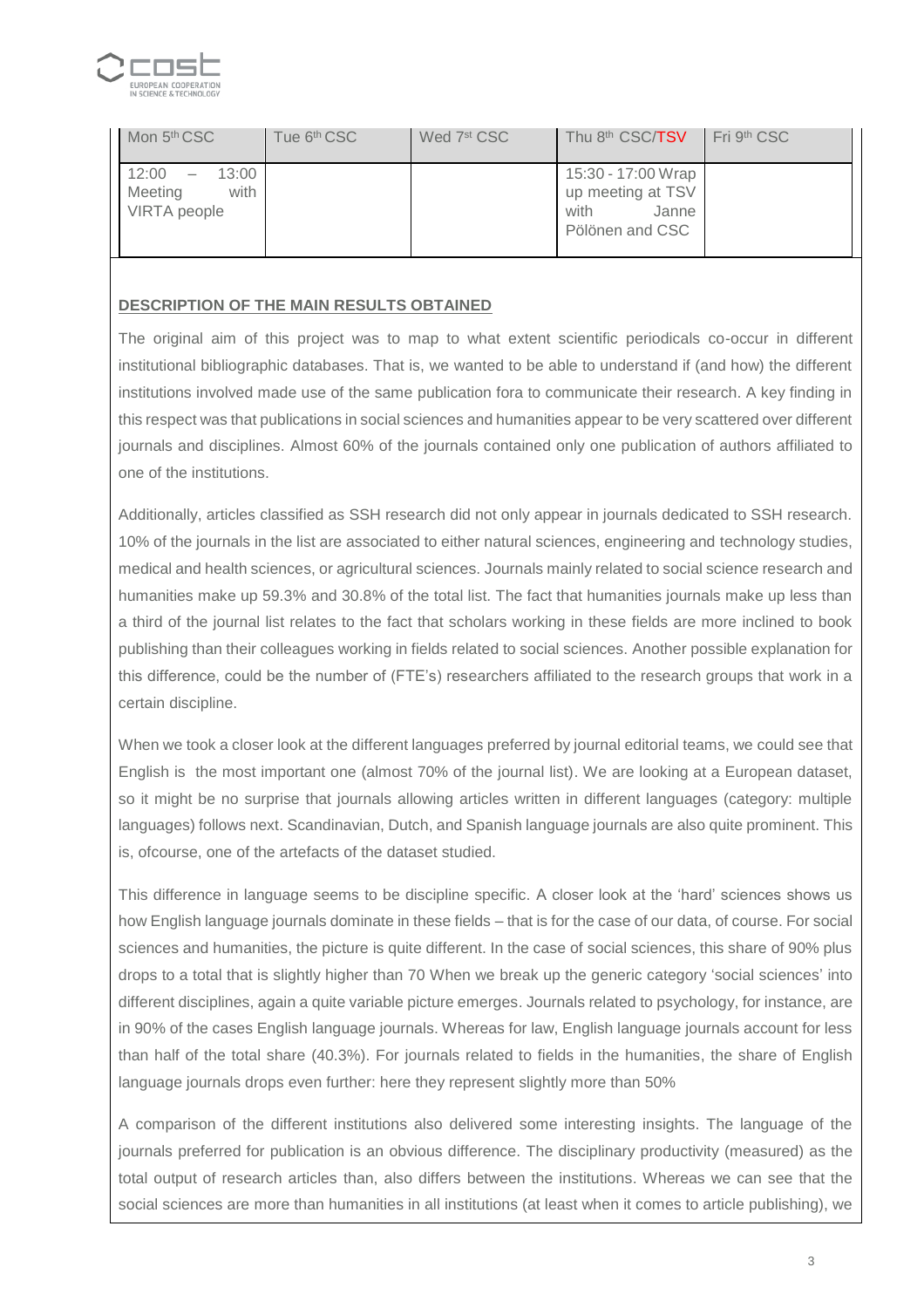

can observe a remarkably high share of research in social health sciences conducted by authors affiliated to Helsinki University. The University of Antwerp seems to host a very strong tradition in language and literature studies.

### **FUTURE COLLABORATIONS**

Future research guided by the data gathered by implementing the European publication service would allow for more detailed bibliometric research. Besides that, there will also be new possibilities for empirical studies into the sociology and history of science, and more particularly European SSH. The 'new' mode of knowledge production (mode 2), for example, that has manifested itself throughout Europe over the past two decades perhaps plays an important role in what we have observed so far.

It has been noted by Nowotny et al. (2003) that one of driving forces behind this transformation of knowledge production (i.e. a more specialized and problem-oriented way of doing research) was the turn towards a topdown coordination of research priorities. In Europe this is taking place at different levels. The European Union, nation states, and university level research councils all increasingly emphasize thematic research programmes.

Consequently, two characteristics should become observable. First, 'knowledge is generated within a context of application', and, second, knowledge is increasingly becoming problem-oriented (Nowotny et al., 2003, 186). These new characteristics stand in contrast with the old process, wherein problems arose from within the theoretical/experimental debates in 'pure' scientific fields. The second characteristic (more problem-oriented research) increasingly turns 'traditional' disciplinary boundaries into cross-roads. This transformation of knowledge production can also be observed in the journal landscape.

First, in tandem with the expansion of academia, there is an ongoing drive towards specialization, which also institutionalizes itself through journals dedicated to SSH research. One of the manifestations of this process can be observed through the emergence of new journals dedicated to different specialities, or specific societal problems. Whereas the more traditional and 'canonical' scientific periodicals were dedicated to disciplinary streams of knowledge production, new 'problem oriented' journals are on the rise. Because of this growth of available publication fora on the one hand, and the differentiation of these periodicals into (new) (sub)disciplines and specialities on the other, a de-concentration of articles is an obvious result.

Second, national language journals appear to remain of importance for almost all fields in social sciences and humanities. Although it is clear (also from our dataset) that English is indeed the new lingua franca, a good deal of research by scientists affiliated to the different institutions is being published in national language outlets. The authors affiliated to Helsinki University, for example, published almost 15% of their articles in Finnish language periodicals. The latter are, on their behalf, less used by Dutch or Spanish speaking authors working at Flemish or Spanish research institutes.

To get a deeper understanding of these relatively new processes that are changing the journal publishing landscape in Europe, longitudinal studies and cross-national comparisons are necessary. On the one hand, the VIRTA project would facilitate this kind of research. When more countries or institutions decide to join in